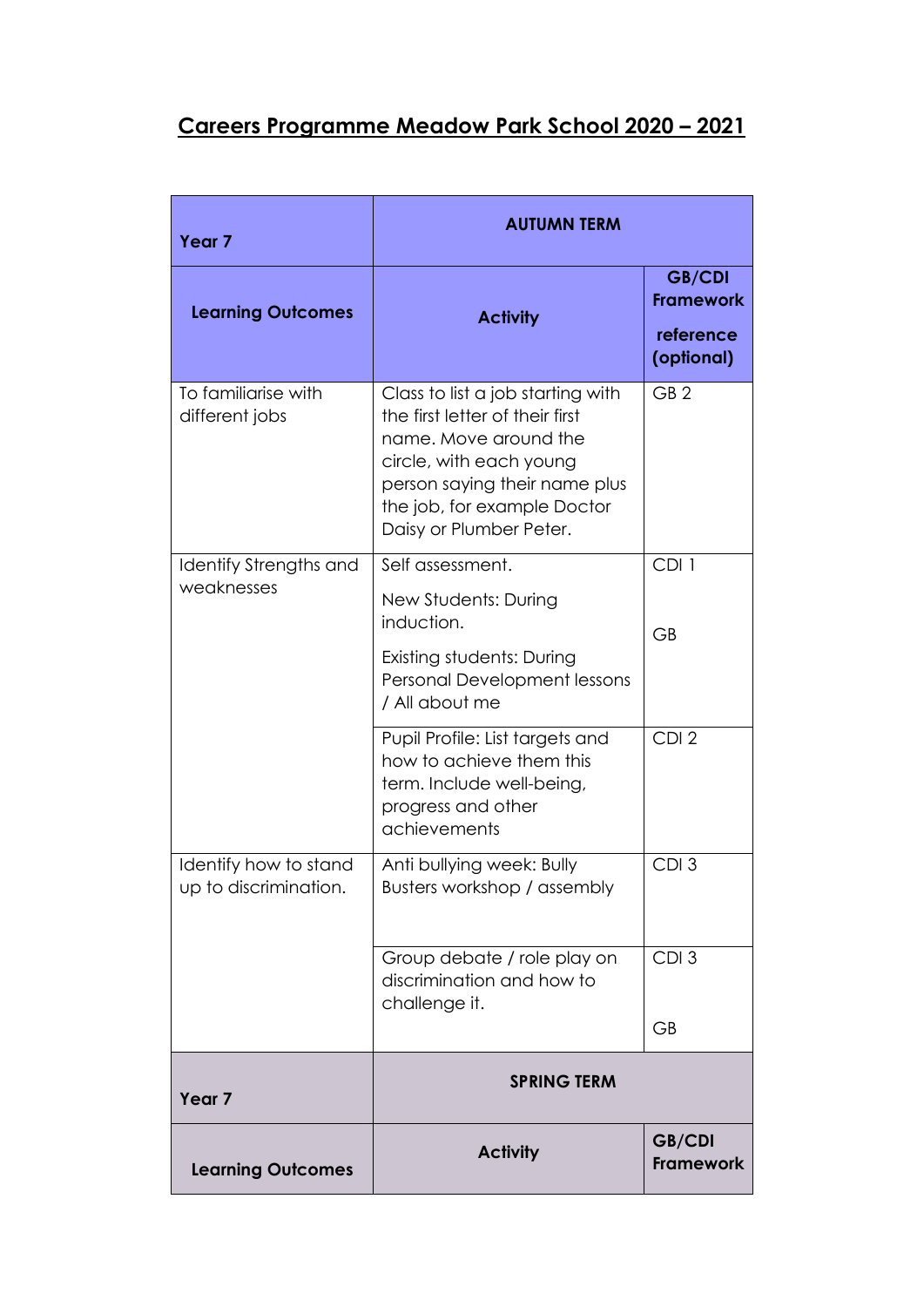|                                                |                                                                      | reference<br>(optional)    |
|------------------------------------------------|----------------------------------------------------------------------|----------------------------|
| Explore personal<br>safety in the<br>workplace | Identify hazards and how to<br>reduce the risk of personal<br>injury | CDI 9                      |
| Year <sub>7</sub>                              | <b>SUMMER TERM</b>                                                   |                            |
| <b>Learning Outcomes</b>                       | <b>Activity</b>                                                      | GB/CDI<br><b>Framework</b> |
|                                                |                                                                      | reference<br>(optional)    |
| Explore careers and<br>enterprise              | Who am I quiz. Exploring skills<br>needed for different jobs         | CDI <sub>4</sub>           |
|                                                |                                                                      | GB                         |
|                                                | Alumni / local employer visitor<br>during aspirations assembly       | <b>CDI</b>                 |
|                                                |                                                                      | GB 5taff                   |
|                                                | Students carry out interview<br>with visitor                         | CDI <sub>3</sub>           |
| Understand<br>consequences of                  | Weekly shop budgeting task                                           | <b>CDI 13</b>              |
| financial decision<br>making.                  | Arrange school charity event                                         |                            |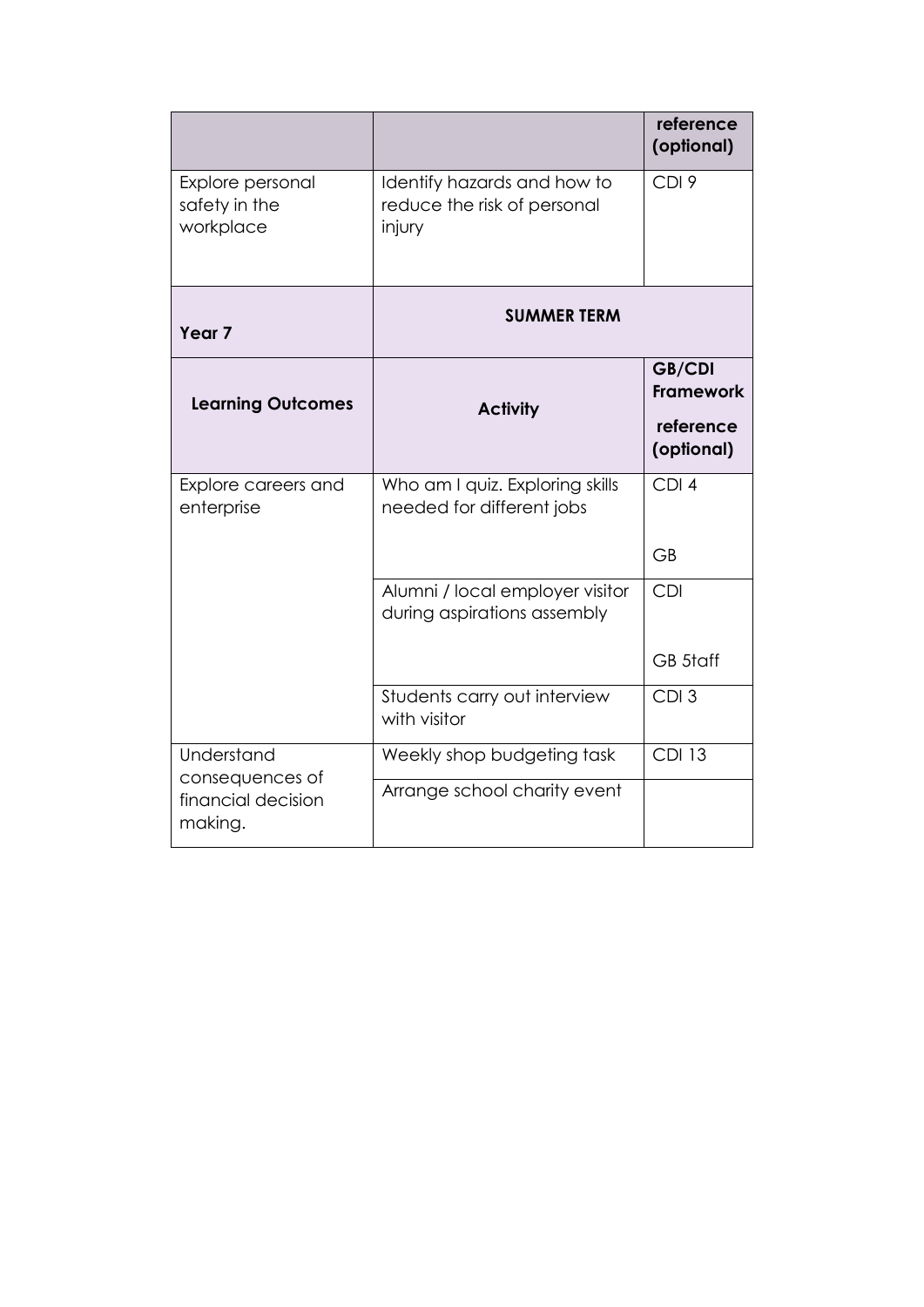| Year <sub>8</sub>                                               | <b>AUTUMN TERM</b>                                                                           |                                                                  |
|-----------------------------------------------------------------|----------------------------------------------------------------------------------------------|------------------------------------------------------------------|
| <b>Learning Outcomes</b>                                        | <b>Activity</b>                                                                              | <b>GB/CDI</b><br><b>Framewor</b><br>k<br>reference<br>(optional) |
| Explore the meaning of<br>discrimination.                       | Role play activity using scenarios in<br>the workplace.                                      | CDI <sub>8</sub><br>GB                                           |
| Identify how to<br>challenge discrimination<br>and stereotyping | Anti bullying week: Bully Busters<br>workshop / assembly                                     | CDI 3, 8<br>GB                                                   |
| Year <sub>8</sub>                                               | <b>SPRING TERM</b>                                                                           |                                                                  |
| <b>Learning Outcomes</b>                                        | <b>Activity</b>                                                                              | GB/CDI<br><b>Framewor</b><br>k<br>reference<br>(optional)        |
| Describe the meaning of<br>LMI                                  | Students use computer to explore<br>what LMI is and feedback to class<br>with a presentation | <b>CDI 7,8</b><br>GB <sub>2</sub>                                |
|                                                                 | Explore local historic employment<br>history and how it has changed in<br>Knowsley.          | CDI <sub>7</sub><br>GB                                           |
| Year <sub>8</sub>                                               | <b>SUMMER TERM</b>                                                                           |                                                                  |
| <b>Learning Outcomes</b>                                        | <b>Activity</b>                                                                              | GB/CDI<br><b>Framewor</b><br>k<br>reference<br>(optional)        |
| Understand safe work<br>practices                               | Class quiz on safety in workplace                                                            | CDI 9                                                            |
|                                                                 | Identify potential hazards in our                                                            | CDI 9                                                            |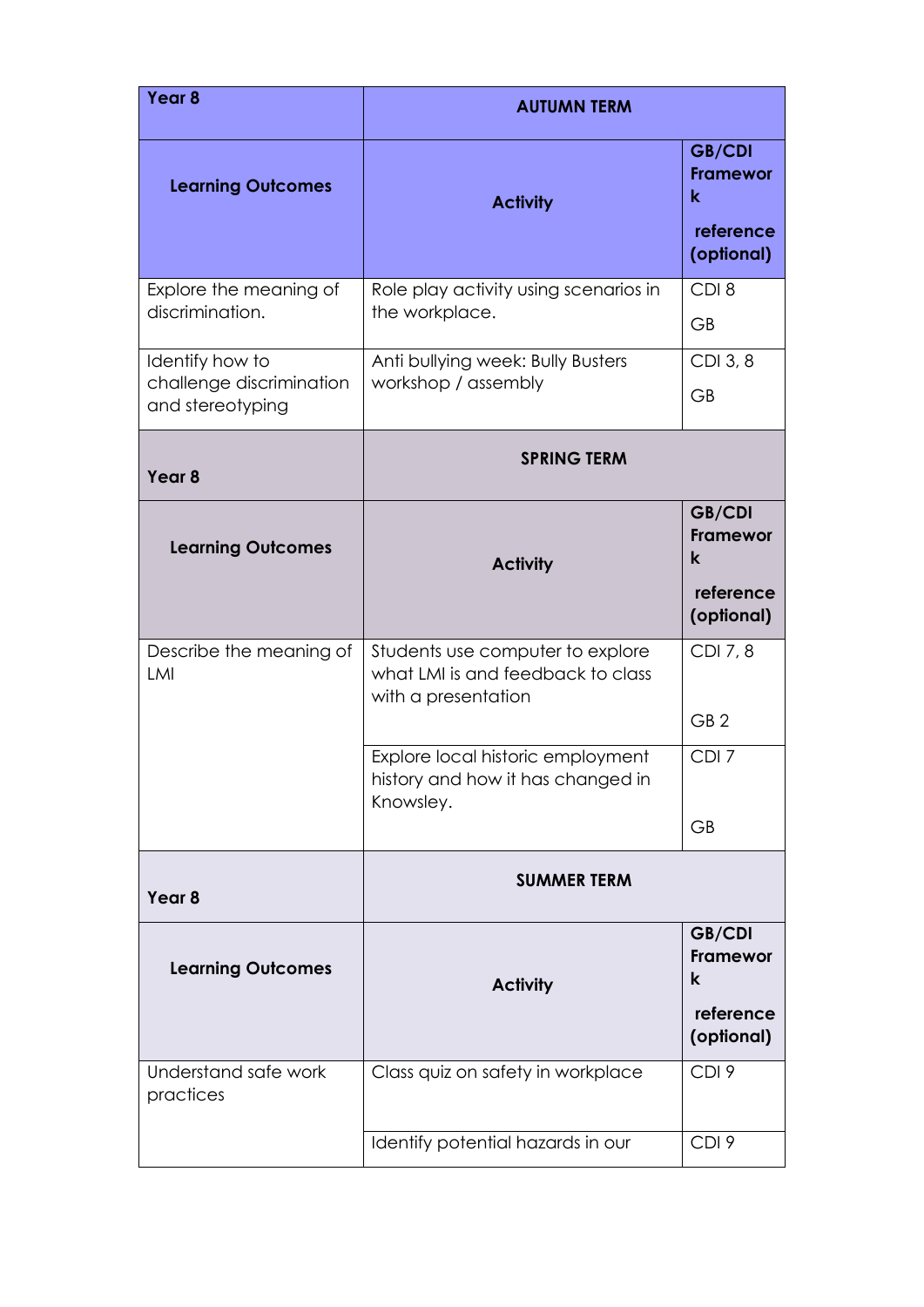| school and produce a poster stating |  |
|-------------------------------------|--|
| how to reduce the risks             |  |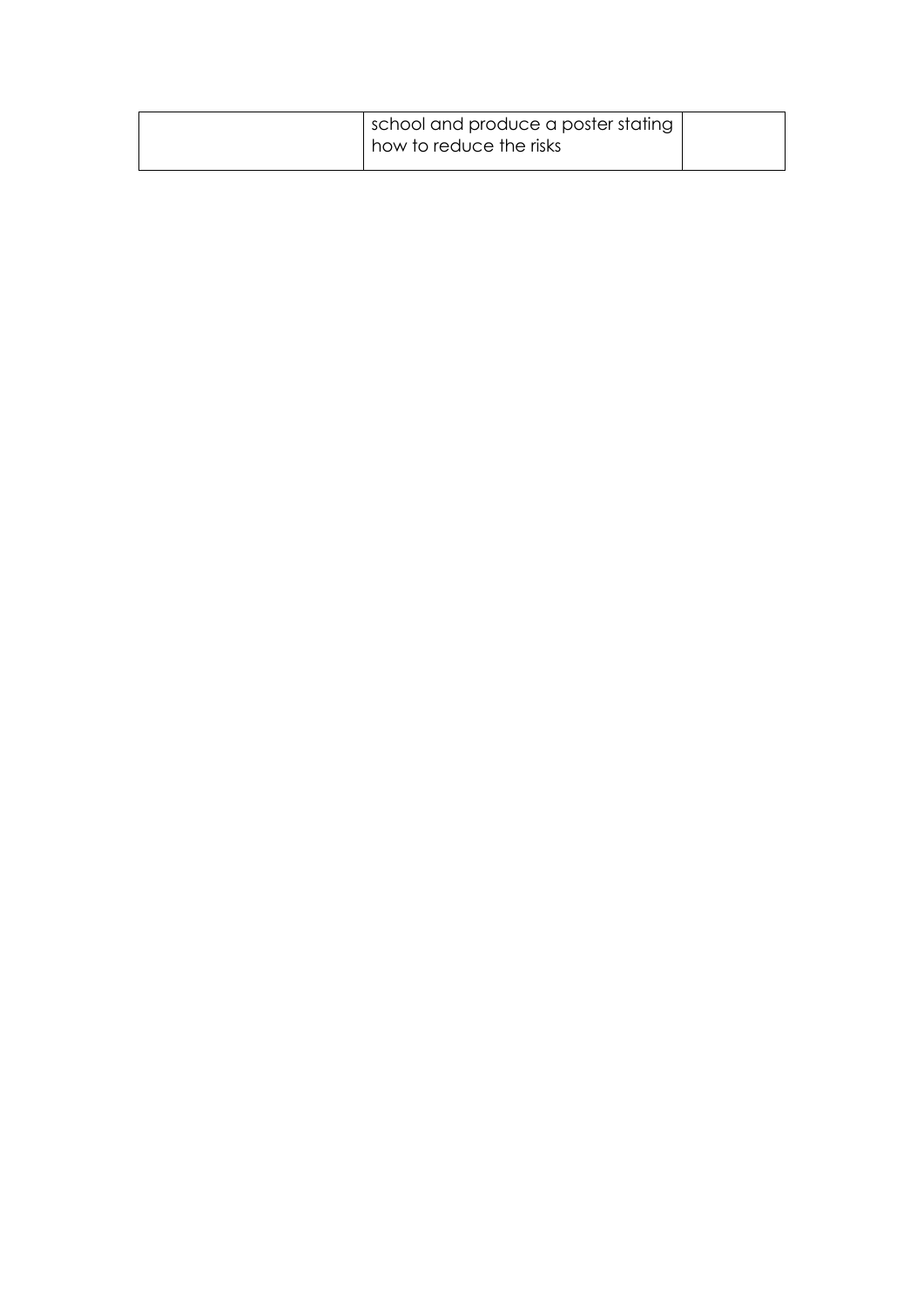| Year 9                                                          | <b>AUTUMN TERM</b>                                                                                                                                                                                                                                 |                                                              |
|-----------------------------------------------------------------|----------------------------------------------------------------------------------------------------------------------------------------------------------------------------------------------------------------------------------------------------|--------------------------------------------------------------|
| <b>Learning Outcomes</b>                                        | <b>Activity</b>                                                                                                                                                                                                                                    | <b>GB/CDI</b><br><b>Framework</b><br>reference<br>(optional) |
| Explore the meaning of<br>discrimination.                       | Role play activity using scenarios in<br>the workplace.                                                                                                                                                                                            | CDI <sub>8</sub>                                             |
| Why do people choose<br>particular jobs?                        | Split into different groups and<br>allocate each group one of the<br>following questions to discuss:<br>Are there 'good jobs' and 'bad<br>jobs'? Are some jobs more<br>important than others? What can<br>you get out of work apart from<br>money? | GB <sub>4</sub>                                              |
| Identify how to<br>challenge discrimination<br>and stereotyping | Anti bullying week: Bully Busters<br>workshop / assembly                                                                                                                                                                                           | CDI 3, 8                                                     |
| Year 9                                                          | <b>SPRING TERM</b>                                                                                                                                                                                                                                 |                                                              |
| <b>Learning Outcomes</b>                                        | <b>Activity</b>                                                                                                                                                                                                                                    | GB/CDI<br><b>Framework</b><br>reference<br>(optional)        |
| Identify the skills you<br>have to make you<br>employable       | Career guidance interview                                                                                                                                                                                                                          | CDI 10, 11<br>GB 3, 8                                        |
|                                                                 | Make a diagram showing network<br>of support pupil have.                                                                                                                                                                                           | GB <sub>3</sub>                                              |
|                                                                 | Carry out mock interviews in pairs.                                                                                                                                                                                                                | GB <sub>3</sub>                                              |
| Year 9                                                          | <b>SUMMER TERM</b>                                                                                                                                                                                                                                 |                                                              |
|                                                                 | <b>Activity</b>                                                                                                                                                                                                                                    |                                                              |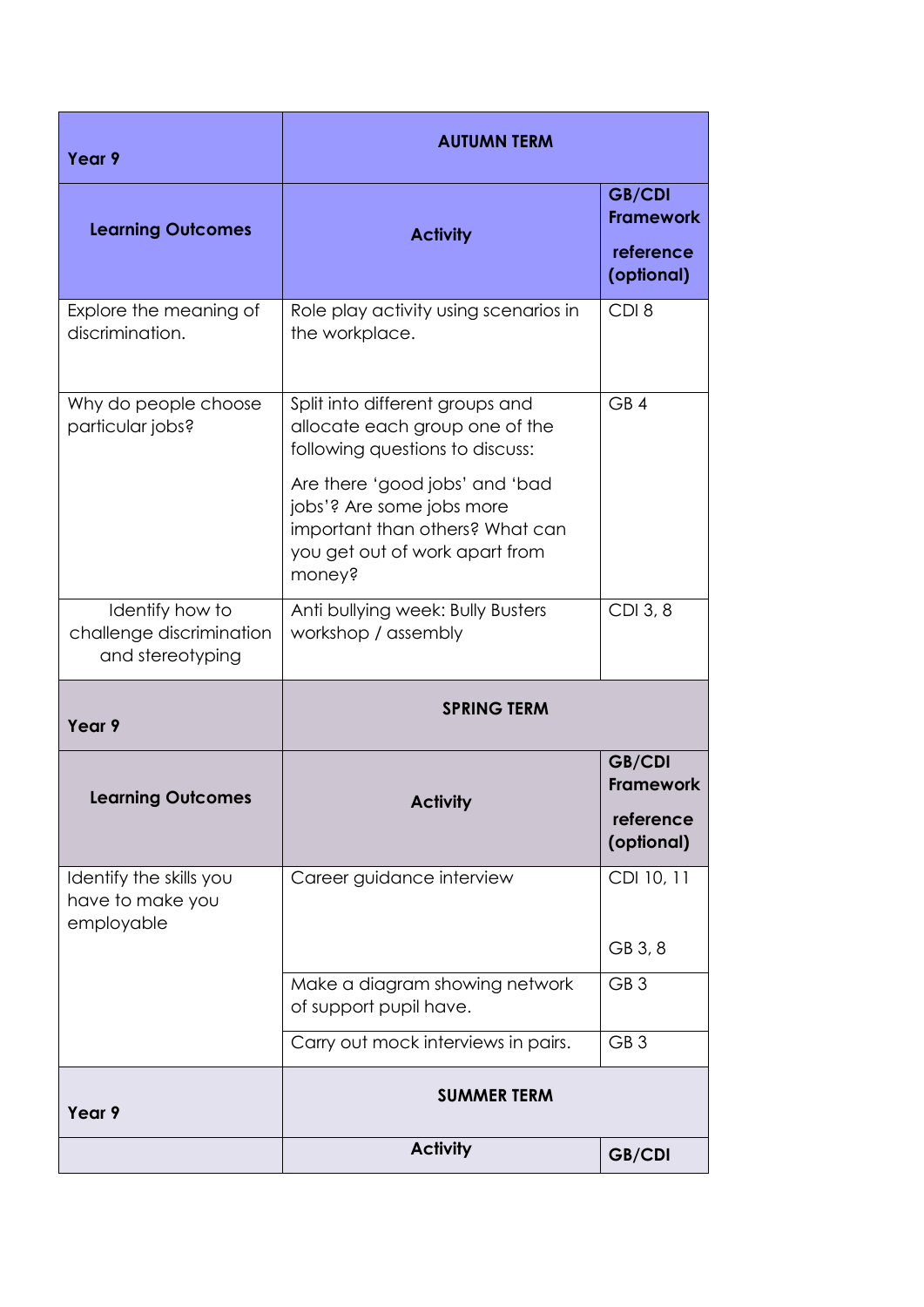| <b>Learning Outcomes</b>         |                                                                                           | <b>Framework</b><br>reference<br>(optional) |
|----------------------------------|-------------------------------------------------------------------------------------------|---------------------------------------------|
| Set goals for KS4 and<br>options | Options assembly with information<br>about what subjects may lead to<br>different careers | CDI 14,<br>GB <sub>4</sub>                  |
|                                  |                                                                                           |                                             |
|                                  | Options taster day / invite parents<br>to coffee morning                                  | GB <sub>3</sub>                             |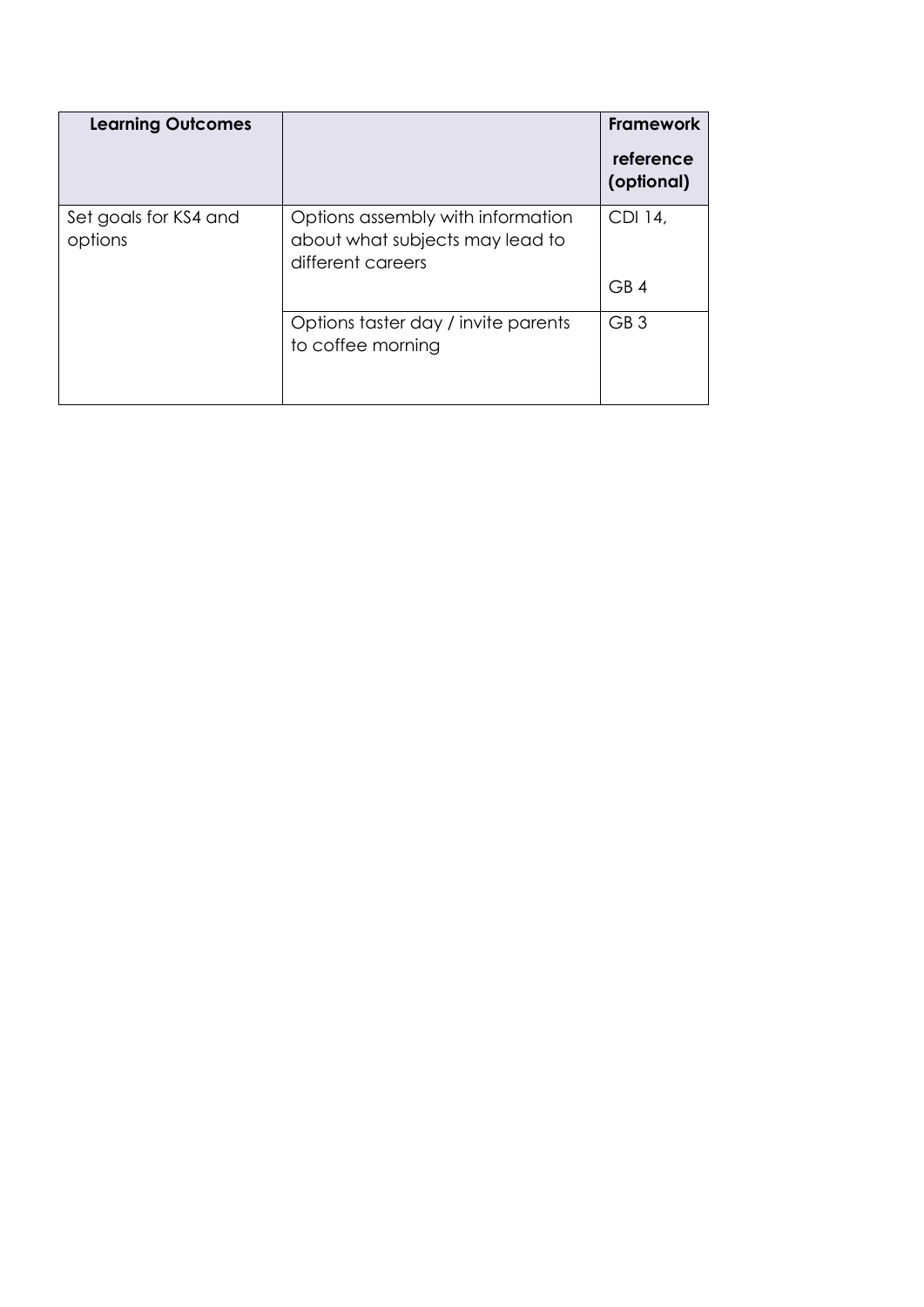| Year 10                                     | <b>AUTUMN TERM</b>                                                                                                                                                                     |                                                |
|---------------------------------------------|----------------------------------------------------------------------------------------------------------------------------------------------------------------------------------------|------------------------------------------------|
| <b>Learning Outcomes</b>                    | <b>Activity</b>                                                                                                                                                                        | <b>GB/CDI</b><br><b>Framework</b><br>reference |
|                                             |                                                                                                                                                                                        | (optional)                                     |
| <b>Reality checks</b><br>worksheet.         | Students will be given four options in<br>regards to what type of<br>lifestyle/living arrangements when<br>older. For example:                                                         | GB <sub>2</sub>                                |
|                                             | Housing                                                                                                                                                                                |                                                |
|                                             | 1. Living at home                                                                                                                                                                      |                                                |
|                                             | 2. Efficiency apartment                                                                                                                                                                |                                                |
|                                             | 3. One-Bedroom flat<br>4. Two-Bedroom flat                                                                                                                                             |                                                |
|                                             | 5. House                                                                                                                                                                               |                                                |
|                                             | Each option will be linked with a<br>score. At the end of the task you will<br>add up your tally and it will tell you<br>the type of salary you would need<br>to earn to achieve this. |                                                |
| 1 to 1 appointments with<br>careers advisor | To discuss career ambitions whether<br>it is college/apprenticeship. Design<br>an individual action plan.                                                                              | GB8                                            |
| Describe the meaning of<br>LMI              | Students use computer to explore<br>what LMI is and feedback to class<br>with a presentation                                                                                           | CDI 7, 8                                       |
|                                             |                                                                                                                                                                                        | GB <sub>2</sub>                                |
|                                             | Visit to local universities and further<br>education establishments                                                                                                                    | GB <sub>7</sub>                                |
| Year 10                                     | <b>SPRING TERM</b>                                                                                                                                                                     |                                                |
| <b>Learning Outcomes</b>                    | <b>Activity</b>                                                                                                                                                                        | GB/CDI<br><b>Framework</b>                     |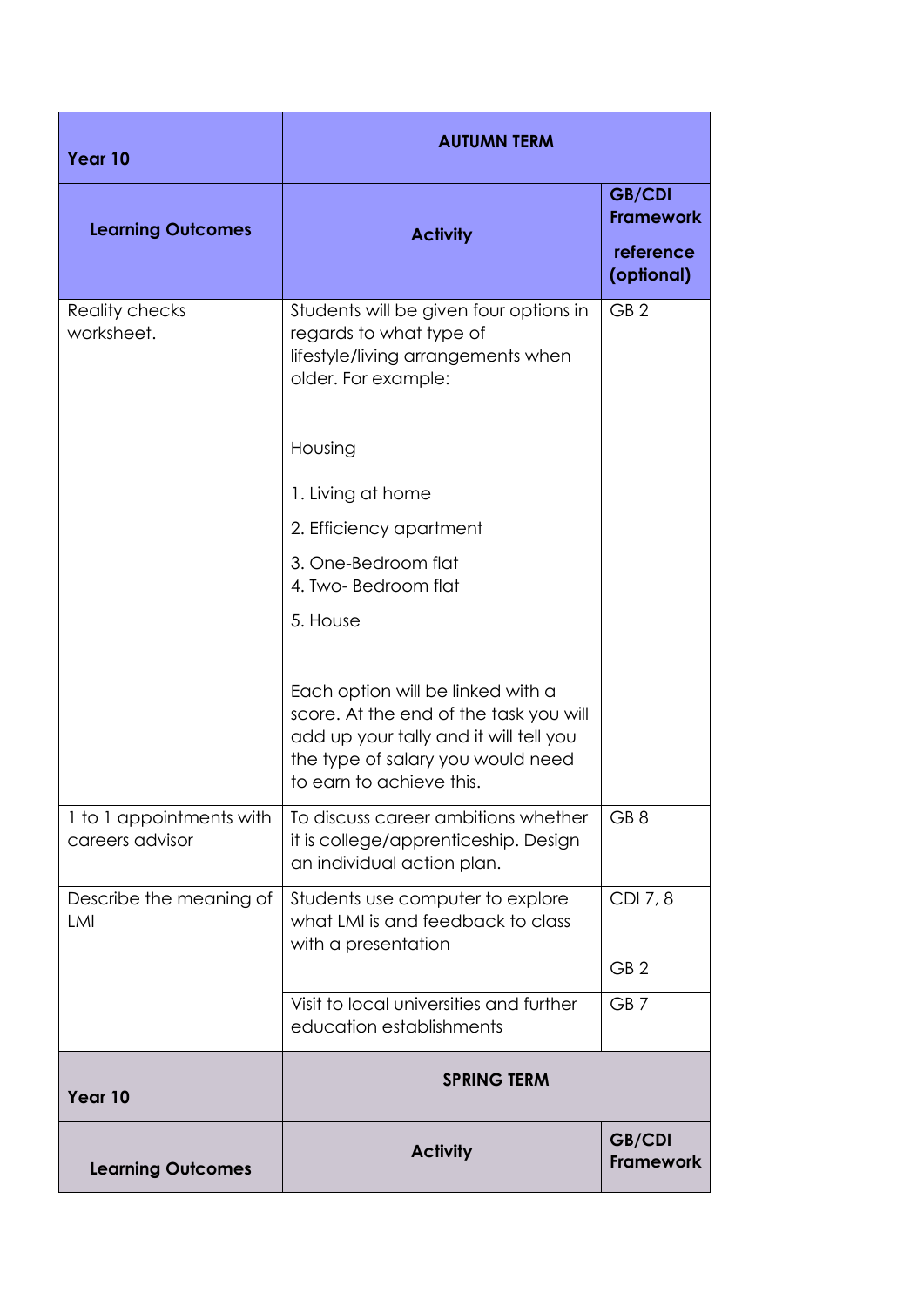|                                                           |                                                          | reference<br>(optional)           |
|-----------------------------------------------------------|----------------------------------------------------------|-----------------------------------|
| Identify the skills you<br>have to make you<br>employable | Career guidance interview                                | CDI 10, 11                        |
|                                                           |                                                          | GB 3, 8                           |
|                                                           | Make a diagram showing network<br>of support pupil have. | GB <sub>3</sub>                   |
|                                                           | Create a Curriculum Vitae                                | GB <sub>3</sub>                   |
| <b>Understand skills</b><br>required to meet job          | Job centre plus sessions                                 | GB6                               |
| specification                                             | Mock job applications                                    | <b>CDI 16</b>                     |
|                                                           | Journey planning and interview<br>prep                   | GB <sub>3</sub>                   |
| Year 10                                                   | <b>SUMMER TERM</b>                                       |                                   |
| <b>Learning Outcomes</b>                                  | <b>Activity</b>                                          | <b>GB/CDI</b><br><b>Framework</b> |
|                                                           |                                                          | reference<br>(optional)           |
|                                                           |                                                          |                                   |
| Identify local choices<br>and opportunities               | Research local education and<br>employment opportunities | <b>CDI 14</b>                     |
|                                                           | Review pupil profile targets                             |                                   |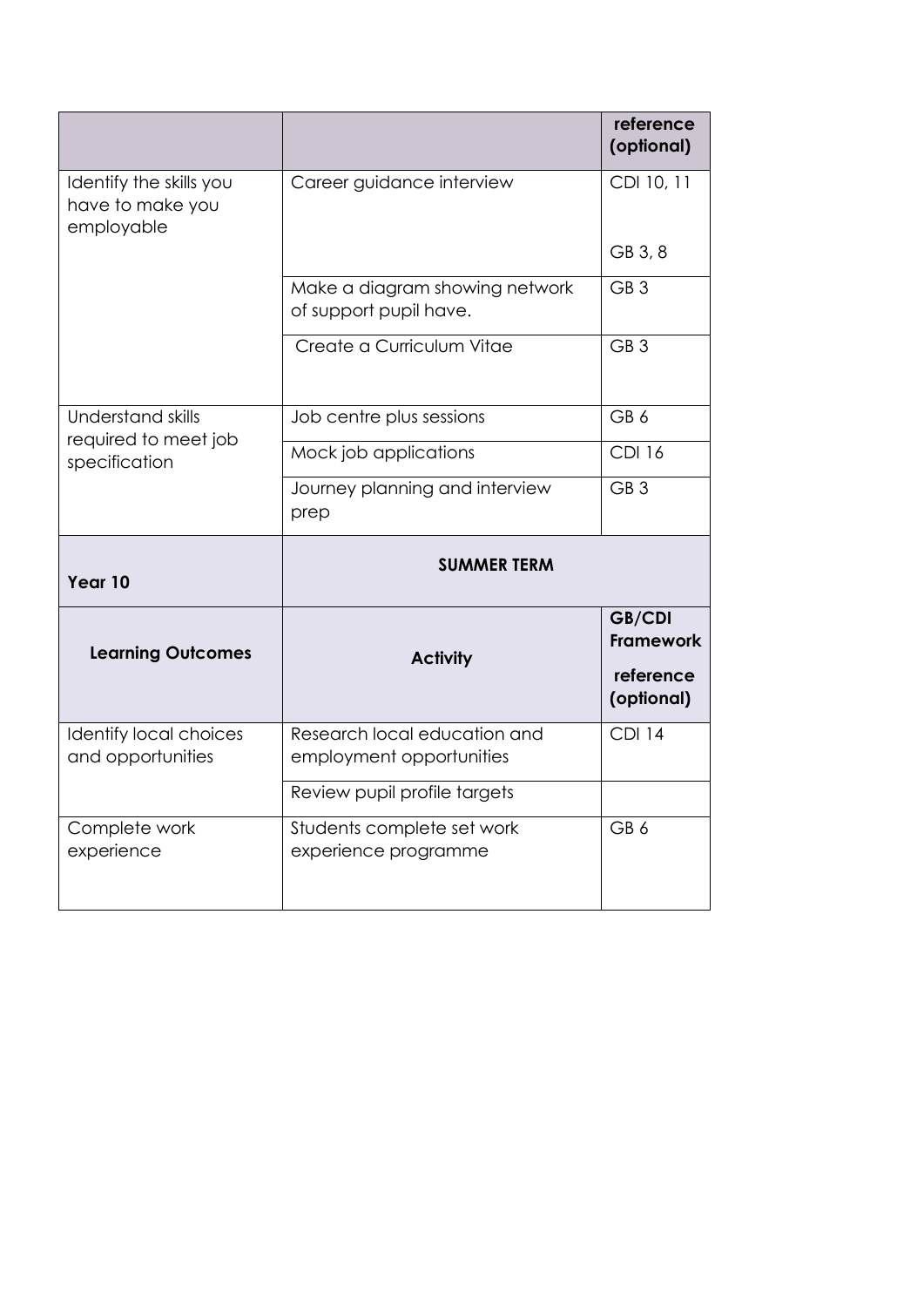| Year 11                                                   | <b>AUTUMN TERM</b>                                                                                                                                                                                                                            |                                                              |
|-----------------------------------------------------------|-----------------------------------------------------------------------------------------------------------------------------------------------------------------------------------------------------------------------------------------------|--------------------------------------------------------------|
| <b>Learning Outcomes</b>                                  | <b>Activity</b>                                                                                                                                                                                                                               | <b>GB/CDI</b><br><b>Framework</b><br>reference<br>(optional) |
| 1 to 1 appointments<br>with careers advisor               | To discuss career ambitions<br>whether it is<br>college/apprenticeship. Design<br>an individual action plan for<br>each student. To compare with<br>individual plan from year ten to<br>see if there have been any<br>changes in aspirations. | GB <sub>8</sub>                                              |
| Working with NEET63                                       | Selected students that we feel<br>are at risk of becoming NEET to<br>work closely with NEET63.                                                                                                                                                | GB <sub>3</sub>                                              |
| Prepare for work                                          | Create a CV listing skills and<br>qualities that will make you<br>employable                                                                                                                                                                  | <b>CDI 10</b>                                                |
| Identify choices and<br>opportunities                     | Research education,<br>employment and Traineeships<br>available.                                                                                                                                                                              | <b>CDI 14</b>                                                |
|                                                           | Attend careers fair, Hope<br>University                                                                                                                                                                                                       | GB <sub>7</sub>                                              |
| Year 11                                                   | <b>SPRING TERM</b>                                                                                                                                                                                                                            |                                                              |
| <b>Learning Outcomes</b>                                  | <b>Activity</b>                                                                                                                                                                                                                               | GB/CDI<br><b>Framework</b>                                   |
|                                                           |                                                                                                                                                                                                                                               | reference<br>(optional)                                      |
| Identify the skills you<br>have to make you<br>employable | Career guidance interview                                                                                                                                                                                                                     | CDI 10, 11<br>GB 3, 8                                        |
|                                                           | JLT elections for new Head boy<br>and girl in preparation for current<br>cohort leaving. Student to<br>interview potential candidates.                                                                                                        |                                                              |